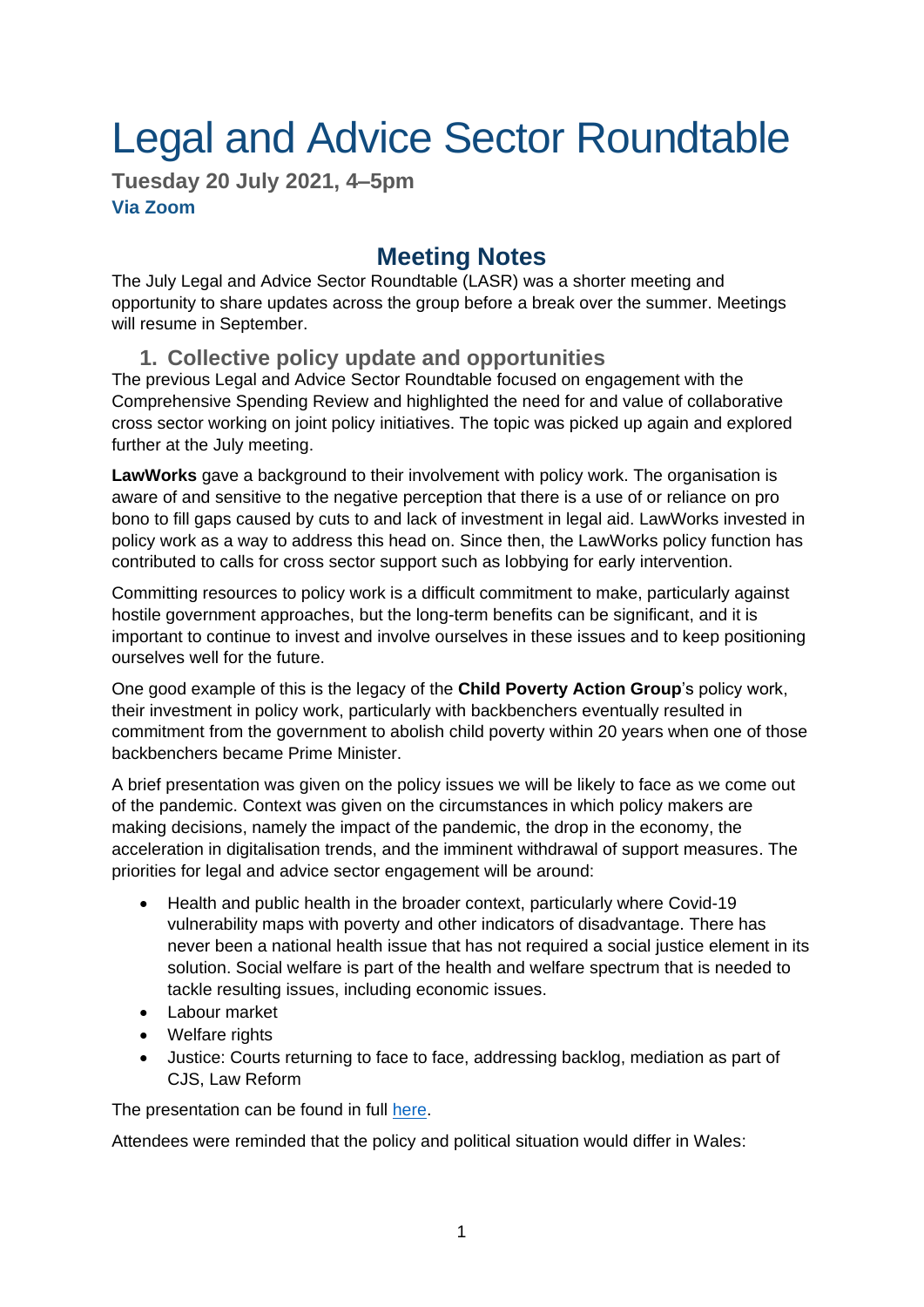- Wales will be working on health, but it will be very different to the approach in England.
- The Renters Reform Bill applies to England only, a landlord register already exists in Wales but isn't working as well as had been hoped (**Shelter Cymru** can give more insights on this).
- Wales will be piloting a Universal Base Income on care leavers. This represents a big shift which we will want to keep an eye on as policy develops.

Several attendees reemphasised the importance of continued attention to policy contributions and collaborations. The **Law Centres Network** has been reviewing its membership offering and now considers its biggest value to be its policy work and using its voice to advocate for members.

Law for Life have recently undertaken some successful policy-based campaigning (see [update below\)](#page-1-0) and highlighted the desire for government departments the understand the impact and implications of policy decisions on the frontline. In order for this type of work to succeed it is necessary to be able to draw on faint signals of issues from a broad demographic, collate these, and then discussing with likeminded colleagues, collaborating, accessing expertise, and delivering joint initiatives to address these issues for all.

This type of work is incredibly time consuming but achieves practical positive change for thousands of people.

A number of roundtable attendees expressed support for staying involved in, supporting, and contributing to cross sector sharing and collaboration on policy work, and using the roundtable as the vehicle to facilitate this was discussed.

# **2. Sector updates**

#### **LawWorks**

The *LawWorks Clinics Network Conference* was held online, on the 8th and 9th July, and brought together clinic coordinators, supervisors and volunteers from different organisations and specialisms as well as the wider advice sector. The conference focused on the challenges faced by pro bono clinics over the past year, and what can be done to continue to build a strong pro bono community into the future.

You can find the recordings [here.](https://www.lawworks.org.uk/solicitors-and-volunteers/resources/legal-pro-bono-facing-future)

#### <span id="page-1-0"></span>**Law for Life**

Law for Life [celebrated its](https://www.linkedin.com/pulse/law-life-ten-years-old-today-amanda-finlay/) tenth birthday at the start of the month with a notable victory over the Department for Work and Pensions (DWP). As a result, the DWP has agreed to [change](https://www.theguardian.com/society/2021/jul/14/dwp-policy-of-cold-calling-disabled-people-over-benefit-claims-to-end)  [its controversial policy of cold-calling vulnerable and disabled people](https://www.theguardian.com/society/2021/jul/14/dwp-policy-of-cold-calling-disabled-people-over-benefit-claims-to-end) and trying to persuade them to accept lower benefit claims than they are legally entitled to. The Law for Life team worked tirelessly on this with the **Public Law Project,** and this is a fantastic result.

In addition, this month Law for Life has:

- Published anew civil guide: *Appealing against a county court decision*, funded by the Legal Support for Litigants in Person (LSLIP) project.
- Updated *How to deal with a section 21 notice*, funded by LSLIPS.
- Updated *What to do if you are homeless*, funded by the Litigant in Person Support Strategy (LIPSS).
- Updated *How to fix problems in your privately rented home*, funded by LIPSS.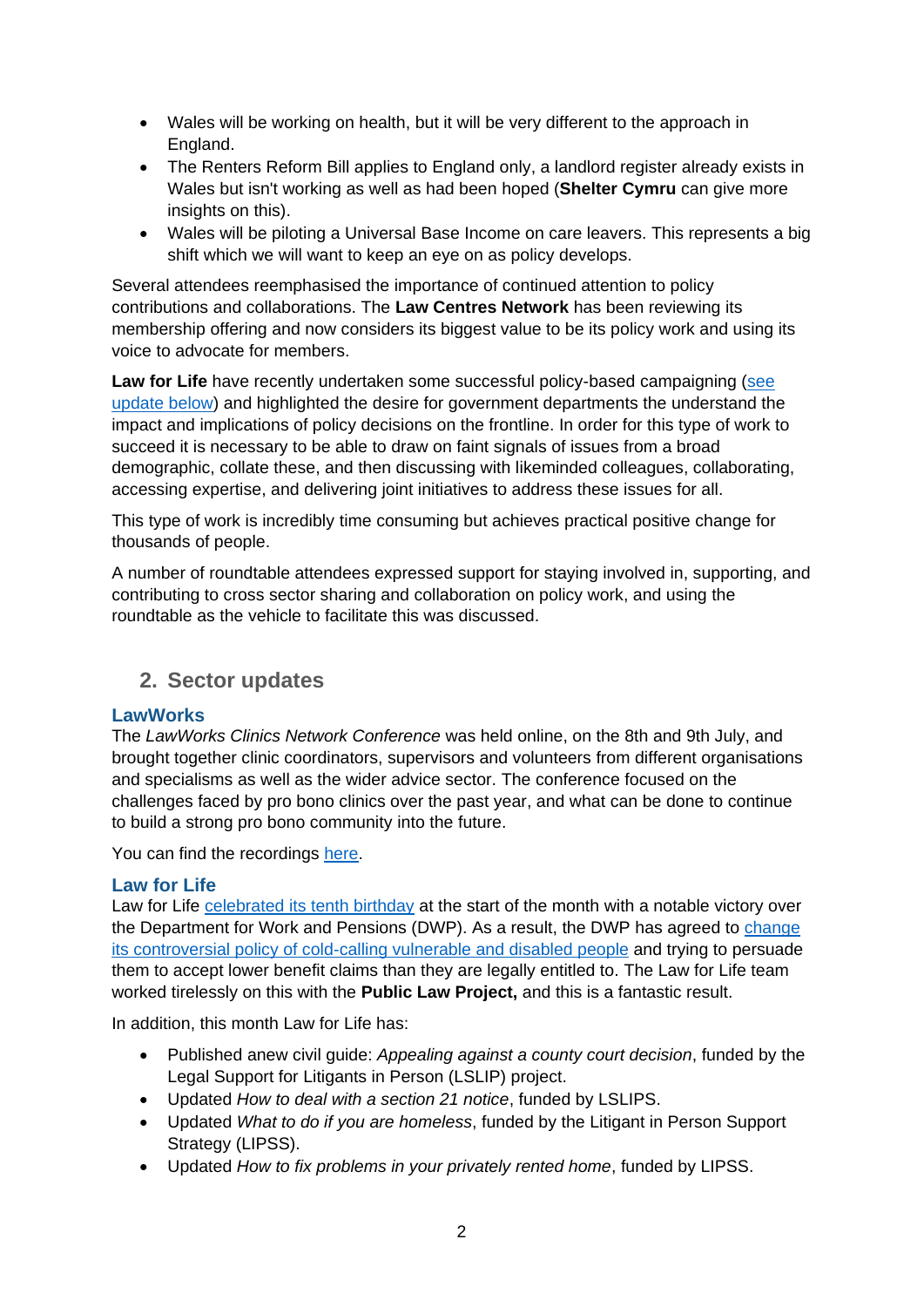- Continued the six-session course on *Housing rights for Refugees*, funded by **Trust for London** with trusted intermediaries, grassroots organisations, and refugees in London. Approximately 20 participants per week attend.
- Run a course on housing and homelessness law for social prescribers. The course was funded by the **Bar Standards Board** and attended by 25 social prescribers, mainly from the North West.

Training on housing and updating housing guides is a real challenge at present as the guidance and rules change regularly, the process is complex and likely will need to be repeated soon.

#### **Legal Aid Practitioners Group (LAPG)**

The All-Party Parliamentary Group (APPG) on Legal Aid's inquiry into the sustainability of legal aid will report in September. The workforce survey now has an additional 400 student responses to add to the 2,000 independent responses.

#### **Pro Bono Week**

This year's annual Pro Bono Week will be the 20<sup>th</sup> celebration. As part of this the committee are looking for case studies on exceptional pro bono which are representative of different geographical areas, different areas of law, and local communities.

Please contact the Pro Bono Week committee if you have any stories you'd like to share.

#### **Rightsnet**

Regarding the relaxation of lockdown rules, a number of staff have been caught up in the "Ping" demic resulting in people continuing to self-isolate.

#### **Public Law Project**

Public Law Project (PLP) is doing some research on the impact of a piece of litigation from last year relating to the financial means test for legal aid and the capital threshold (the case of *R (oao GR) v DLAC [2020] EWHC 3140 (Admin)*. The case established that where capital is 'trapped' and cannot be accessed by an individual applying for legal aid, the Legal Aid Agency has a discretionary power to value it as 'nil' so that it is not considered for the purposes of the means assessment.

A practice note on legal aid eligibility and trapped capital, with further information, is available [here.](https://publiclawproject.org.uk/uncategorized/new-resource-for-legal-aid-practitioners-eligibility-and-trapped-capital/)

PLP is keen to better understand a) whether people are aware of the judgment and b) experiences of those with 'trapped capital' seeking legal aid since the judgment. Initially we are primarily focusing on the experiences of practitioners applying for legal aid on behalf of those clients and advice organisations supporting individuals potentially affected by the judgment.

We have produced **a short survey, which is open until 30 August 2021 and can be [accessed here](https://forms.office.com/Pages/ResponsePage.aspx?id=ihUSlv57zUOu3GYdo2Ihc_hpej9JM8tLoE5JR4-VAoVUNjBPUURYM1YzVDY2QVRXVVk0OEhMVDRNMy4u)**, to capture some initial data and then will be seeking to conduct some follow-up interviews. The survey should take around 5 minutes to complete and we will use the survey to help identify any issues that PLP needs to focus on next.

#### **Hybrid working**

Approaches to hybrid working continue to develop, as does sector thinking around the distinction between hybrid working, remote working, and hybrid/ remote service delivery options.